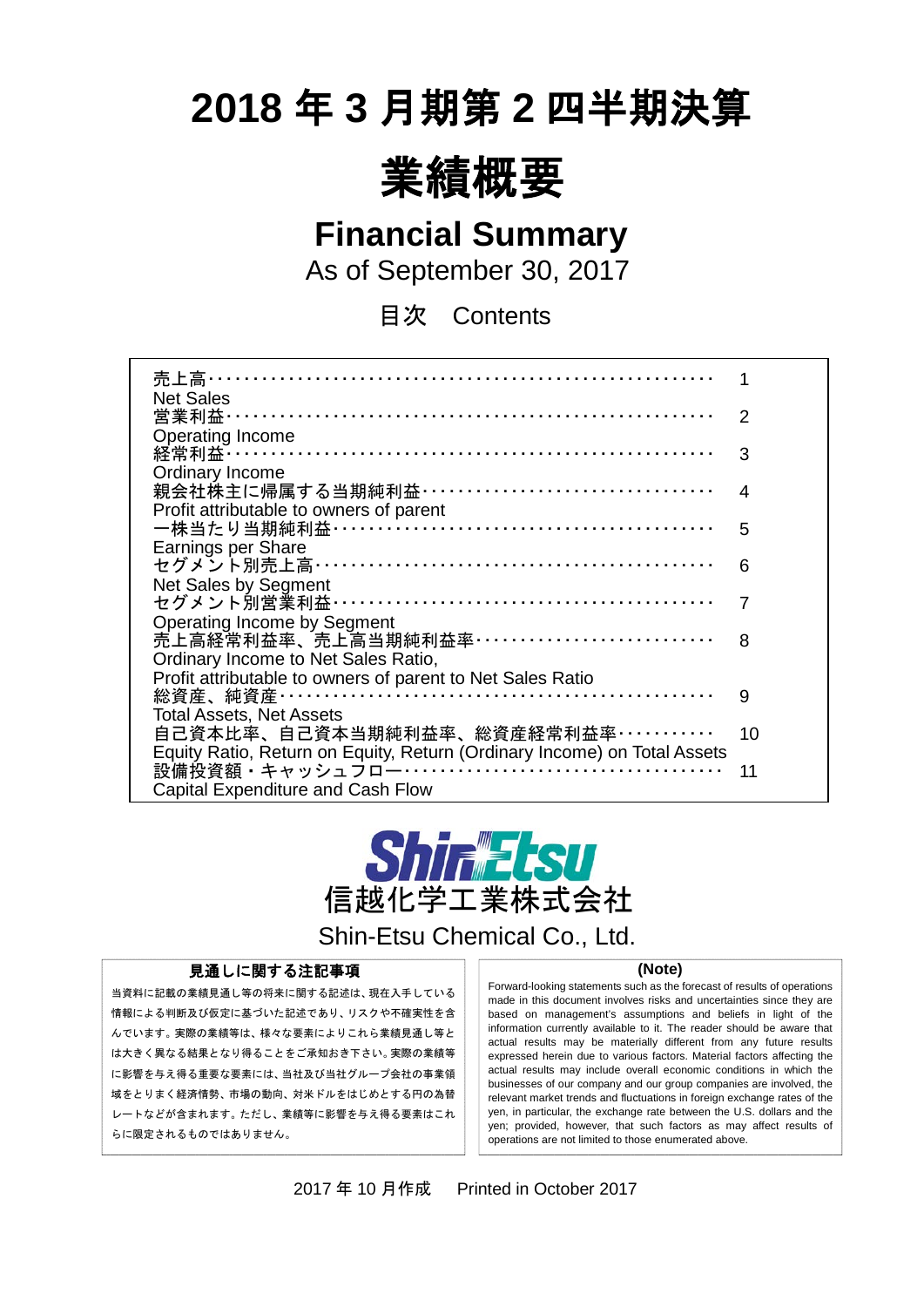



|                         | 09/3   | 10/3  | 11/3   | 12/3   | 13/3   | 14/3   | 5/3    | 16/3   | 17/3   | 17/9<br>(First Half) | 18/3<br>(予想/E) |
|-------------------------|--------|-------|--------|--------|--------|--------|--------|--------|--------|----------------------|----------------|
| 売上高<br><b>Net Sales</b> | 12,008 | 9,168 | 10,582 | 10,477 | 10,254 | 11,658 | 12,555 | 12,798 | 12,374 | 6,949                | 13,500         |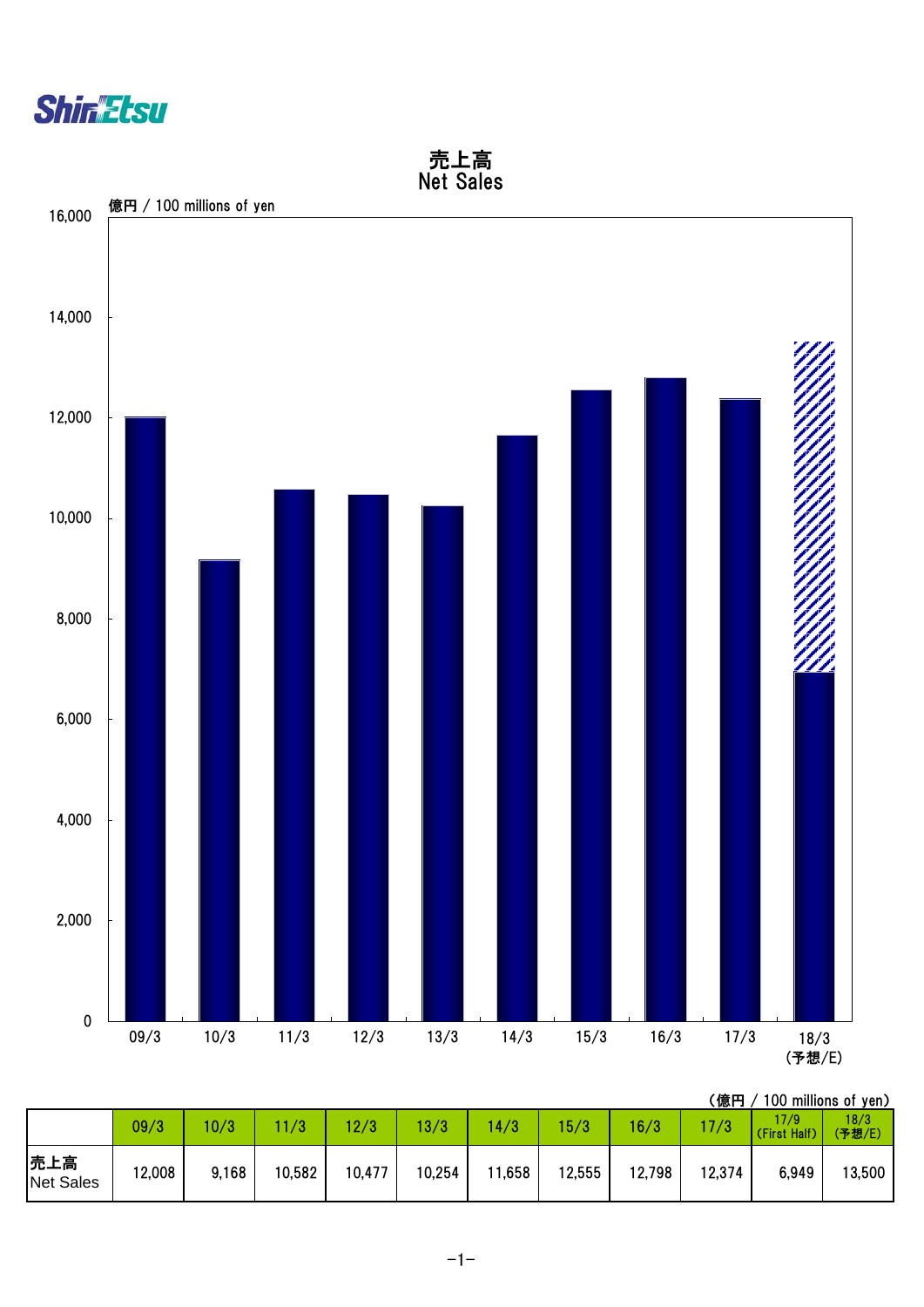



 営業利益 Operating Income

|                             | 09/3  | 10/3  | 70   | 10/2<br>ు | 3/3   | 4/3  | 5/3  | 16/3  | 7/3   | 17/9<br>(First Half) | 18/3<br>(予想/E) |
|-----------------------------|-------|-------|------|-----------|-------|------|------|-------|-------|----------------------|----------------|
| 営業利益<br>Operating<br>Income | 2,329 | 1,172 | ,492 | ,496      | .570، | ,738 | ,853 | 2,085 | 2,386 | ,563                 | 2,680          |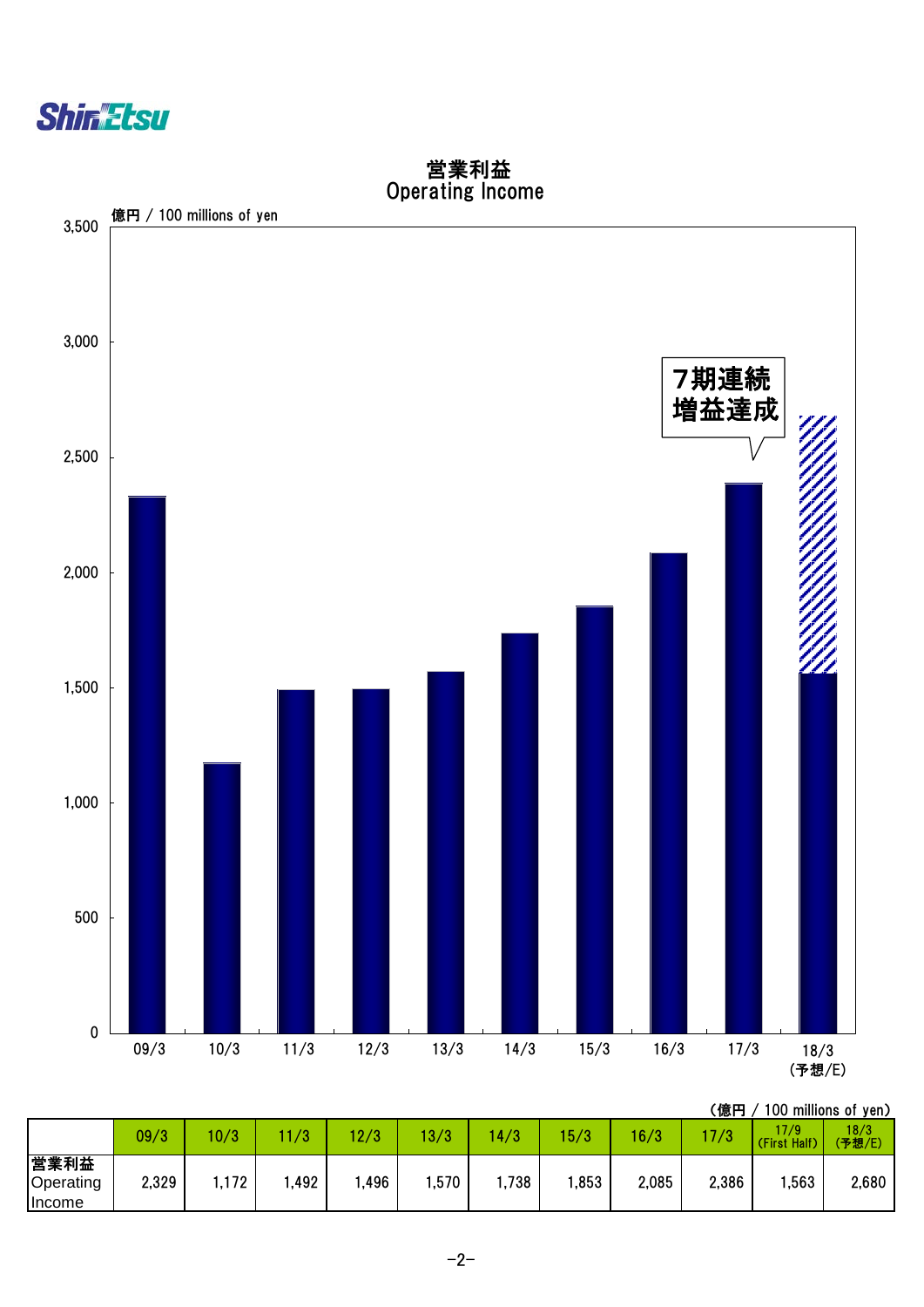



経常利益

|                            | 09/3  | 10/3 | /3   | 2/3  | 3/3   | 70<br>$\overline{4}$ | 5/3  | 16/3  | 7/3   | 17/9<br>(First Half) | 18/3<br>(予想/E) |
|----------------------------|-------|------|------|------|-------|----------------------|------|-------|-------|----------------------|----------------|
| 経常利益<br>Ordinary<br>Income | 2,505 | ,270 | ,603 | ,652 | 1,702 | ,806                 | ,980 | 2,200 | 2,421 | ,602                 | 2,800          |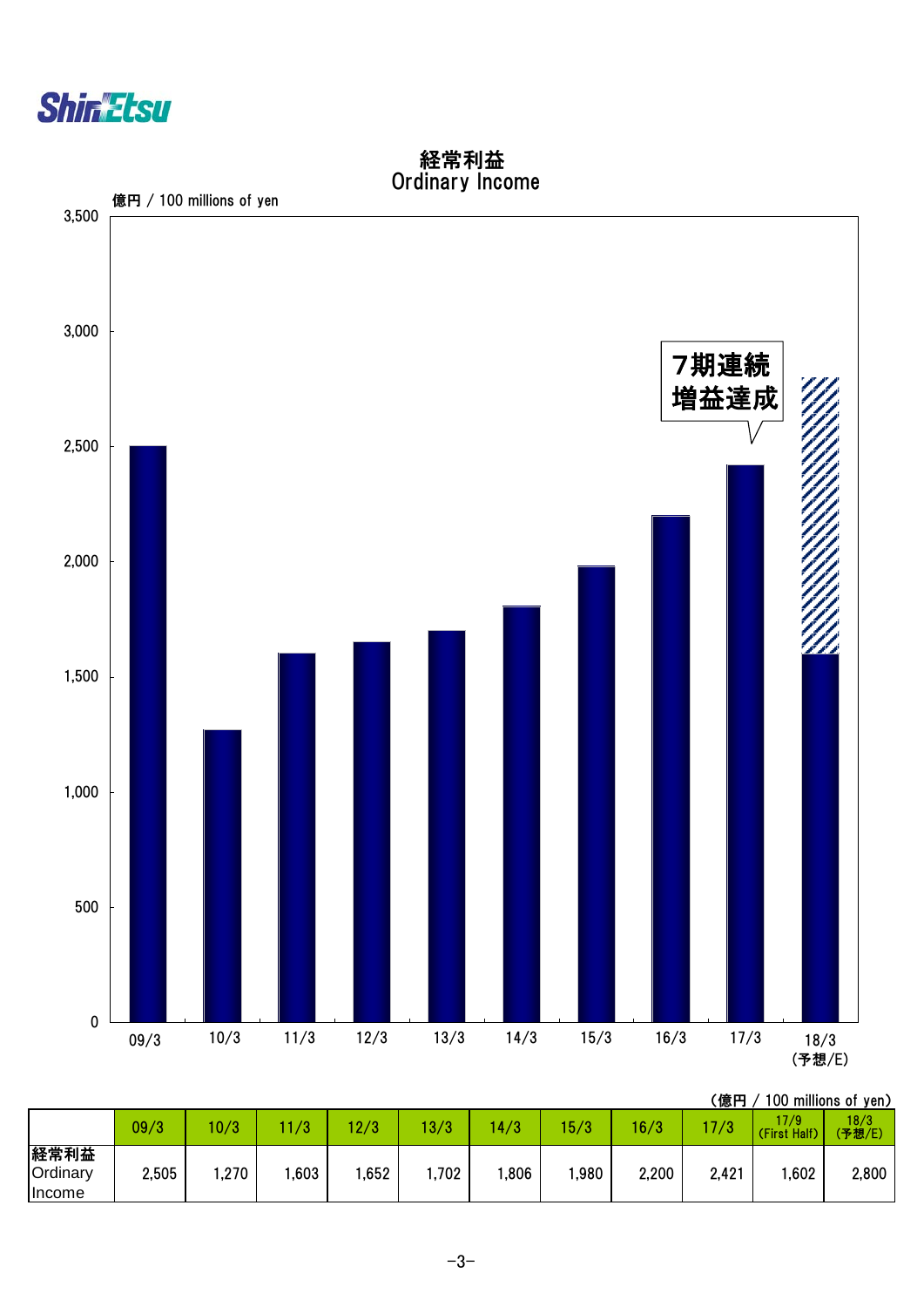



#### 親会社株主に帰属する当期純利益 Profit attributable to owners of parent

|                                                                      | 09/3 | 10/3 | $\sqrt{2}$<br>70 | 12/3 | 13/3 | 4/3   | 15/3 | 16/3 | 17/3 | 17/9<br>(First Half) | 18/3<br>(予想/E) |
|----------------------------------------------------------------------|------|------|------------------|------|------|-------|------|------|------|----------------------|----------------|
| 親会社株主に帰属<br>する当期純利益<br>Profit attributable<br>to owners of<br>parent | ,547 | 838  | ,001             | ,006 | ,057 | 1,136 | ,286 | ,488 | 759ء | ,107                 | ,900           |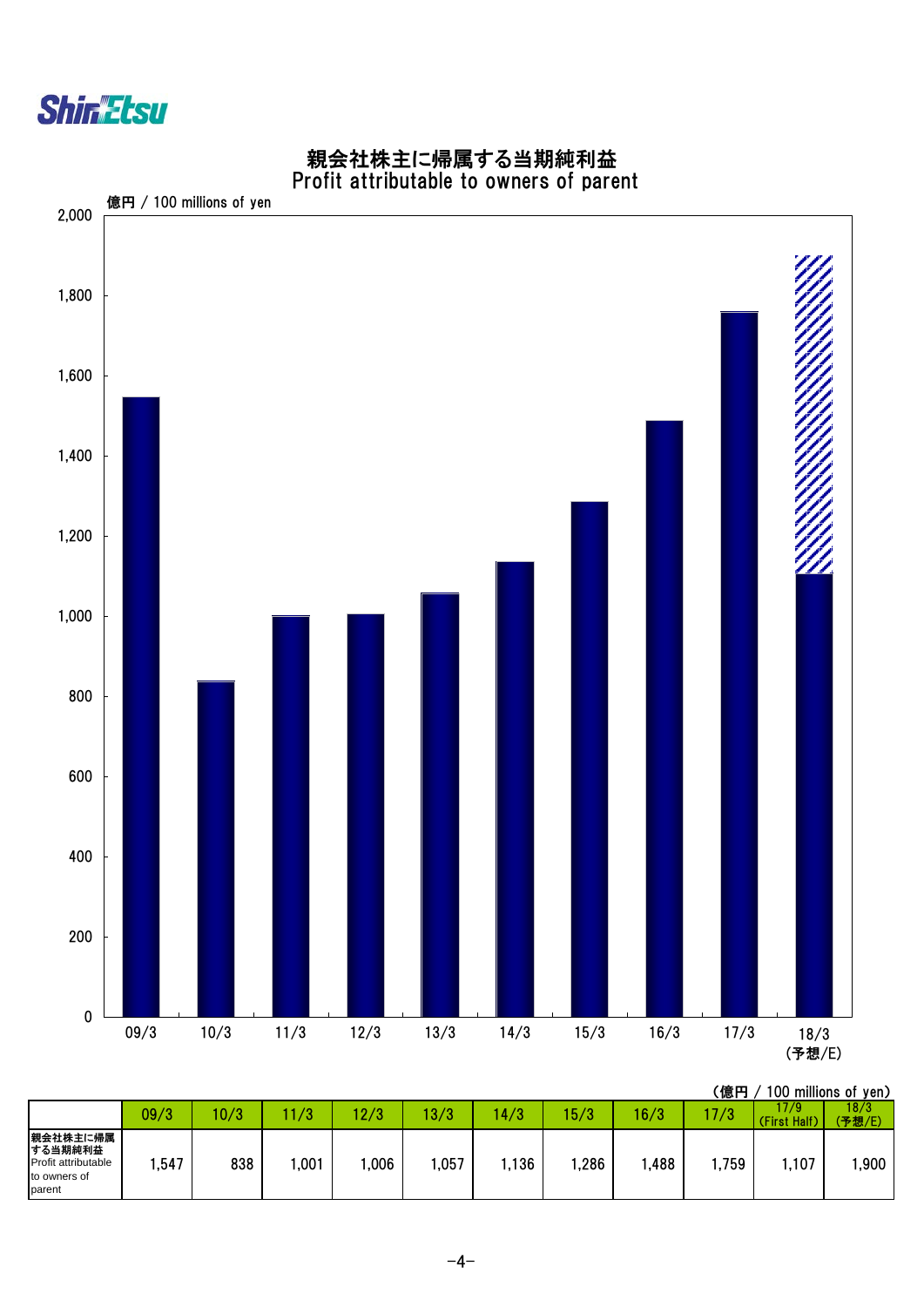



|                                         | 09/3   | 10/3   | 1/3    | 12/3   | 13/3   | 4/3    | 15/3   | 16/3   | 17/3   | 17/9<br>(First Half) | 18/3<br>'予想/E) |
|-----------------------------------------|--------|--------|--------|--------|--------|--------|--------|--------|--------|----------------------|----------------|
| 一株当たり<br>当期純利益<br>Earnings<br>per Share | 362.39 | 197.53 | 235.80 | 237.03 | 248.94 | 267.20 | 302.05 | 349.46 | 412.86 | 259.66               | 445.57         |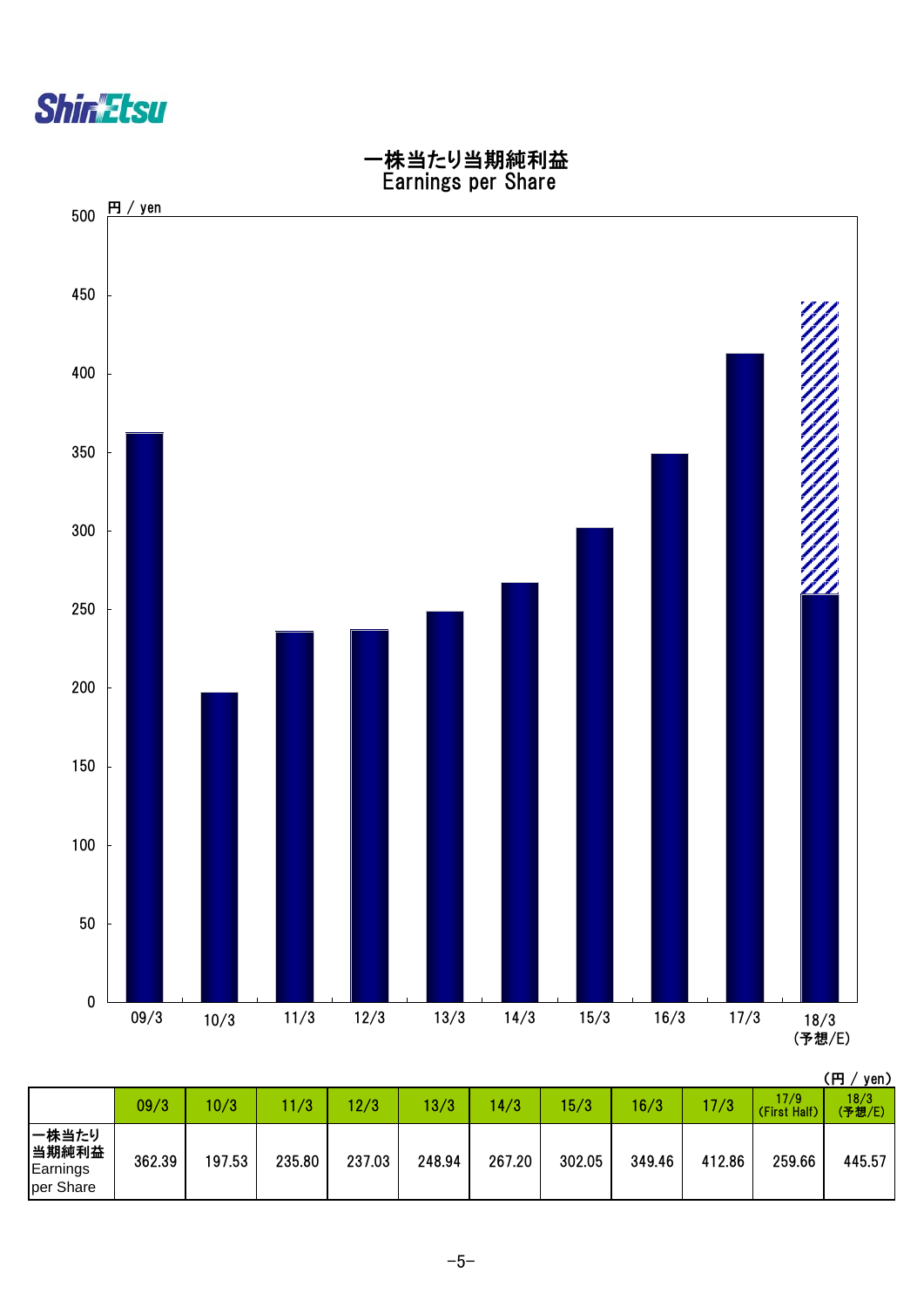



#### セグメント別売上高 Net Sales by Segment

|                                                      | 09/3  | 10/3  |
|------------------------------------------------------|-------|-------|
| 有機・無機化学品<br>Organic and Inorganic<br>Chemicals       | 6,291 | 5,090 |
| 電子材料<br><b>Electronics Materials</b>                 | 4,675 | 3,171 |
| 機能材料その他<br><b>Functional Materials</b><br>and Others | 1.041 | 906   |

※1 2011年3月期より「セグメント情報等の開示に関する<br>会計基準」に従い、セグメントを変更いたしました。<br>(From 2011 onward the business segments are in the new<br>(From 2011 onward the business segments are in the new<br>structure due to applying to the changes of Japanese Accounting standard.)

※2 2010年3月期は、新・旧セグメント両方で表記しています。 (The result for FY2010 is shown in both previous structure

 and new structure.) ※3 2017年3月期第3四半期より「その他関連事業」の名称を 「加工・商事・技術サービス」に変更いたしました。 (From the Third Quarter of FY2017, the name of "Divesified Business" has been changed to "Processing, Trading & Specialized Services Business".)

|                                                | 09/3  | 10/3  |                                            | 10/3  | 11/3  | 12/3  | 13/3  | 14/3  | 5/3   | 16/3  | 17/3  | 17/9<br>(First Ha |
|------------------------------------------------|-------|-------|--------------------------------------------|-------|-------|-------|-------|-------|-------|-------|-------|-------------------|
| 有機・無機化学品<br>Organic and Inorganic<br>Chemicals | 6.291 | 5,090 | 塩ビ・化成品<br><b>PVC/Chlor-Alkali Business</b> | 2,377 | 2,835 | 3,240 | 3.436 | 4,278 | 4.526 | 4.417 | 4.116 | 2.393             |
| 電子材料<br><b>Electronics Materials</b>           | 4,675 | 3.171 | トシリコーン<br>Silicones Business               | .223  | .430  | ,354  | .290  | .564  | .774، | .877  | .792  | 00٤.              |

| 1.041     | 906                           |                                                                                                                               | 機能性化学品<br><b>Specialty Chemicals Business</b>                                 | 804   | 835   | 871   | 835   | 1.032 | 1.123 | 1,168 | 080.  | 569   |
|-----------|-------------------------------|-------------------------------------------------------------------------------------------------------------------------------|-------------------------------------------------------------------------------|-------|-------|-------|-------|-------|-------|-------|-------|-------|
|           | ント情報等の開示に関する<br>くントを変更いたしました。 | business segments are in the new                                                                                              | 半導体シリコン<br><b>Semiconductor Silicon</b><br><b>Business</b>                    | 2,540 | 2,837 | 2.296 | 2.024 | 2.132 | 2.300 | 2,433 | 2,526 | 1,468 |
|           |                               | ng to the changes of Japanese<br>!グメント両方で表記しています。                                                                             | 電子·機能材料<br>Electronics & Functional<br><b>Materials Business</b>              | 1,137 | 1.413 | 1,777 | 1.827 | 1,709 | 1,835 | 1.867 | 1,879 | 1,016 |
| siness".) | ス」に変更いたしました。                  | s shown in both previous structure<br>⊧り「その他関連事業」の名称を<br>of FY2017, the name of "Divesified<br>nged to "Processing. Trading & | 加工・商事・技術サービス<br>Processing, Trading &<br><b>Specialized Services Business</b> | 1.084 | .229  | 936   | 839   | 941   | 995   | 1.034 | 979   | 492   |

17/9<br>(First Half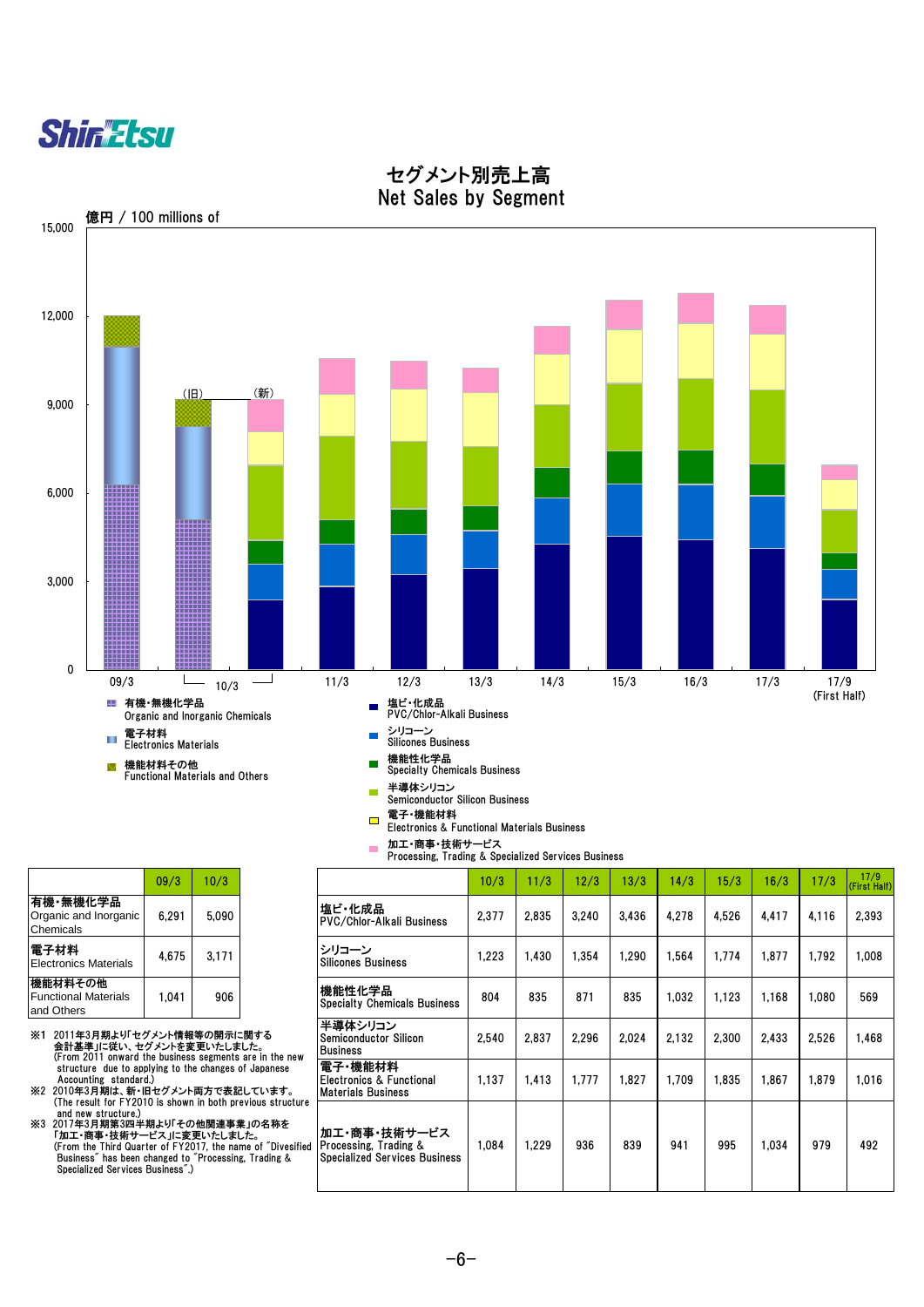



加工・商事・技術サービス

 $\overline{\phantom{a}}$ 

#### セグメント別営業利益 Operating Income by Segment

有機・無機化学品 Organic and Inorganic Chemicals 電子材料<br>Electronics Materials 機能材料その他 Functional Materials

- and Others
- ※1 2011年3月期より「セグメント情報等の開示に関する 会計基準」に従い、セグメントを変更いたしました。 (From 2011 onward the business segments are in the new structure due to applying to the changes of Japanese<br>Accounting standard.)<br>※2 2010年3月期は、新・旧セグメント両方で表記しています。<br>(The result for FY2010 is shown in both previous structure
- 

and new structure.)<br>※3 2017年3月期第3四半期より「その他関連事業」の名称を<br>「加工・商事・技術サービス」に変更いたしました。<br>(From the Third Quarter of FY2017, the name of "Divesified")<br>Business" has been changed to "Processing, Trading & Specialized Services Business".)

(億円 / 100 millions of yen) 09/3 10/3 10/3 11/3 12/3 13/3 14/3 15/3 16/3 17/3 17/9 (First Half) 951 610 195 196 236 455 601 502 446 531 404 PVC/Chlor-Alkali Business Electronics Materials 1,122 <sup>395</sup> <sup>249</sup> <sup>340</sup> <sup>336</sup> <sup>286</sup> <sup>318</sup> <sup>334</sup> <sup>415</sup> <sup>425</sup> <sup>248</sup> 257 | 180 | | | Specialty Chemicals Business | 139 | 129 | 146 | 144 | 127 | 152 | 131 | 222 | 130 226 388 343 219 244 356 469 559 417 307 361 381 408 409 462 514 552 304 67 | 73 | 50 | 56 | 36 | 48 | 56 | 95 | 58 機能性化学品 半導体シリコン Semiconductor Silicon Business 電子・機能材料 Electronics & Functional Materials Business 加工・商事・技術サービス Processing, Trading & Specialized Services Business 塩ビ・化成品 シリコーン Silicones Business Processing, Trading & Specialized Services Business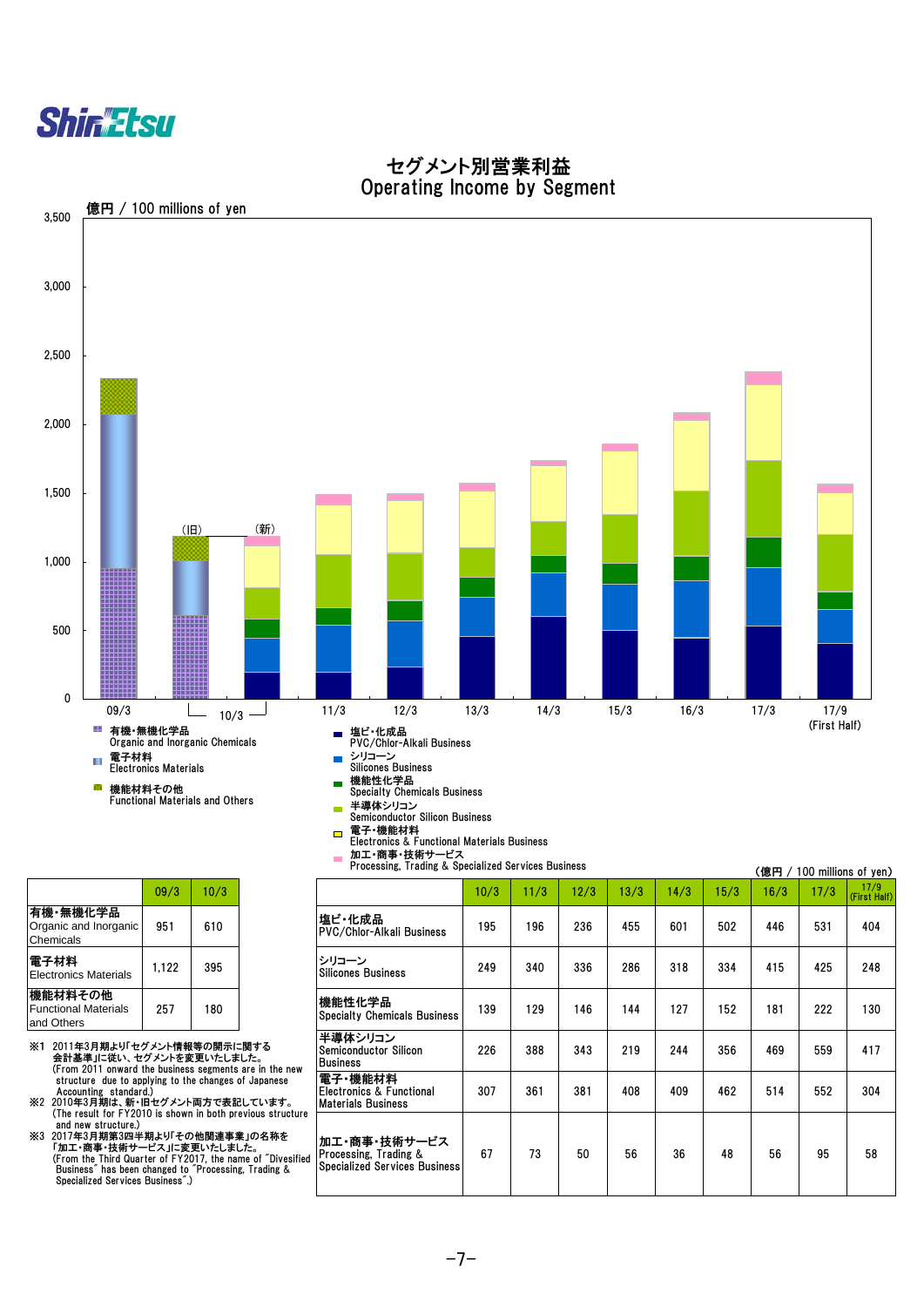**Shin Etsu** 

売上高経常利益率



|                                                                                  |      |      |      |      |      |      |      |      |      | $(\% )$              |
|----------------------------------------------------------------------------------|------|------|------|------|------|------|------|------|------|----------------------|
|                                                                                  | 09/3 | 10/3 | 11/3 | 12/3 | 13/3 | 14/3 | 15/3 | 16/3 | 17/3 | 17/9<br>(First Half) |
| 売上高<br>経常利益率<br>Ordinary Income to Net<br>Sales Ratio                            | 20.9 | 13.9 | 15.2 | 15.8 | 16.6 | 15.5 | 15.8 | 17.2 | 19.6 | 23.1                 |
| 売上高<br>当期純利益率<br>Profit attributabe to<br>owners of parent to Net<br>Sales Ratio | 12.9 | 9.1  | 9.5  | 9.6  | 10.3 | 9.7  | 10.2 | 11.6 | 14.2 | 15.9                 |

09/3 10/3 11/3 12/3 13/3 14/3 15/3 16/3 17/3 17/9

(First Half)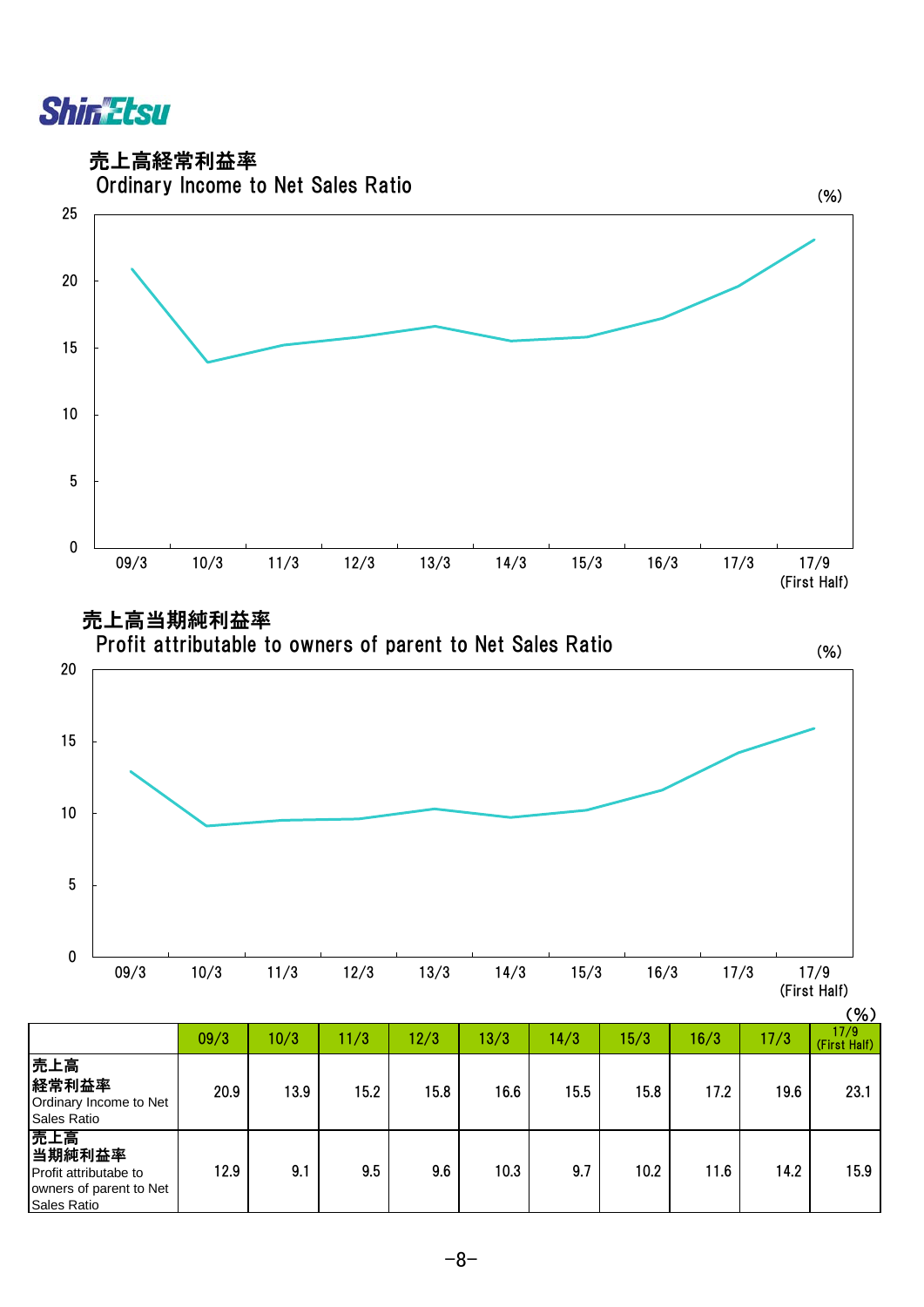

 総資産 Total Assets



## 純資産



|                               |        |        |        |        |        |        |        | (億円    |        | 100 millions of yen) |
|-------------------------------|--------|--------|--------|--------|--------|--------|--------|--------|--------|----------------------|
|                               | 09/3   | 10/3   | 11/3   | 12/3   | 13/3   | 14/3   | 15/3   | 16/3   | 17/3   | 17/9<br>(First Half) |
| 総資産<br>Total<br><b>Assets</b> | 16,849 | 17,691 | 17,841 | 18,098 | 19,209 | 21,989 | 24,523 | 25,100 | 26,556 | 27,343               |
| 純資産<br><b>Net Assets</b>      | 14,073 | 14,742 | 14,694 | 14,945 | 16,231 | 18,221 | 20,127 | 20,804 | 21,900 | 22,621               |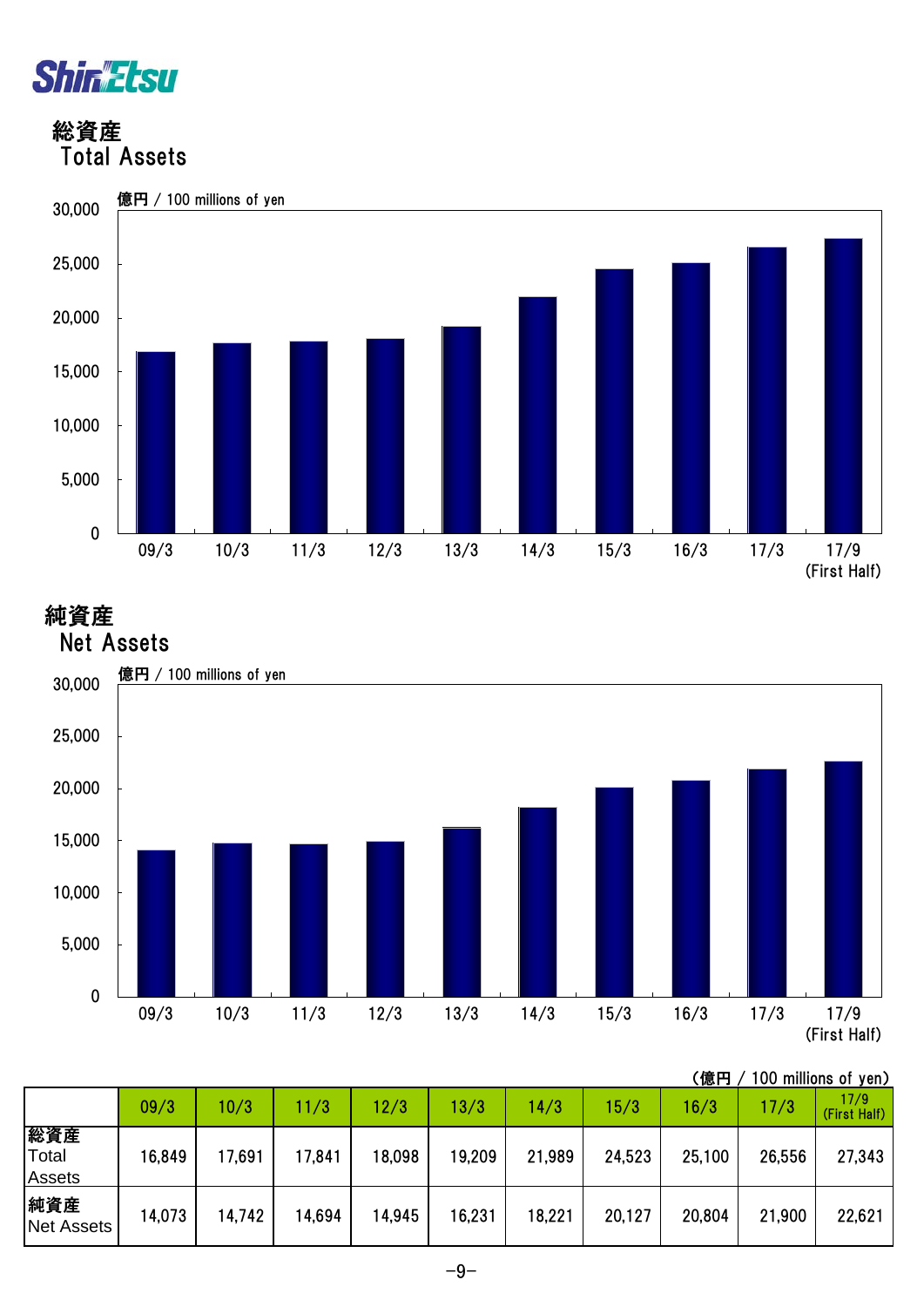## **Shin Etsu**

### 自己資本比率



| ---総資産経常利益率 Return (Ordinary Income) on Total Assets |  |  |  |
|------------------------------------------------------|--|--|--|
|------------------------------------------------------|--|--|--|

|                                                             | 09/3 | 10/3 | 11/3 | 12/3 | 13/3 | 14/3 | 15/3 | 16/3 | 17/3 | 17/9<br>(First Half) |
|-------------------------------------------------------------|------|------|------|------|------|------|------|------|------|----------------------|
| 自己資本比率<br><b>Equity Ratio</b>                               | 81.1 | 80.9 | 80.0 | 80.3 | 82.0 | 80.6 | 79.9 | 80.8 | 80.3 | 80.6                 |
| 自己資本<br>当期純利益率<br>Return on Equity                          | 11.0 | 6.0  | 7.0  | 7.0  | 7.0  | 6.8  | 6.9  | 7.5  | 8.5  | 10.2<br>(年換算/p.a.)   |
| 総資産<br>経常利益率<br>Return (Ordinary Income)<br>on Total Assets | 13.9 | 7.4  | 9.0  | 9.2  | 9.1  | 8.8  | 8.5  | 8.9  | 9.4  | 11.9<br>(年換算/p.a.)   |